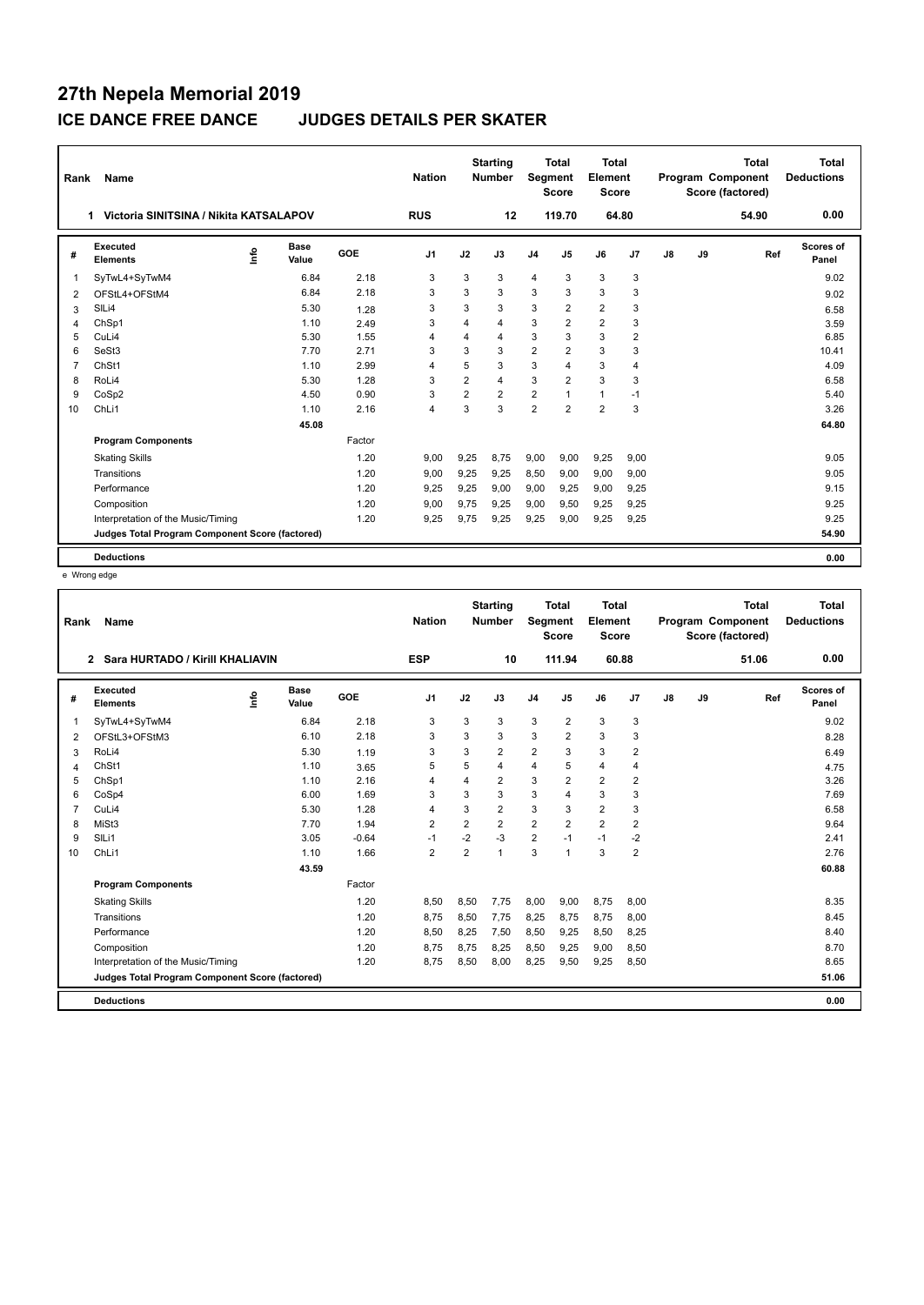| Rank           | Name                                               |      |               |            | <b>Nation</b>           |                         | <b>Starting</b><br><b>Number</b> | Segment        | Total<br><b>Score</b> | <b>Total</b><br><b>Element</b><br>Score |                         |    |    | Program Component<br>Score (factored) | <b>Total</b> | <b>Total</b><br><b>Deductions</b> |
|----------------|----------------------------------------------------|------|---------------|------------|-------------------------|-------------------------|----------------------------------|----------------|-----------------------|-----------------------------------------|-------------------------|----|----|---------------------------------------|--------------|-----------------------------------|
|                | 3 Lorraine MCNAMARA / Quinn CARPENTER              |      |               |            | <b>USA</b>              |                         | 9                                |                | 109.87                |                                         | 59.83                   |    |    |                                       | 50.04        | 0.00                              |
| #              | Executed<br><b>Elements</b>                        | ١nf٥ | Base<br>Value | <b>GOE</b> | J1                      | J2                      | J3                               | J4             | J5                    | J6                                      | J7                      | J8 | J9 |                                       | Ref          | <b>Scores of</b><br>Panel         |
| 1              | StaLi3                                             |      | 4.55          | 1.37       | 3                       | 3                       | 3                                | 4              | 3                     | $\overline{2}$                          | 3                       |    |    |                                       |              | 5.92                              |
| 2              | OFStL3+OFStM3                                      |      | 6.10          | 1.46       | $\overline{\mathbf{c}}$ | 2                       | 3                                | 3              | 1                     | $\mathbf{1}$                            | $\overline{\mathbf{c}}$ |    |    |                                       |              | 7.56                              |
| 3              | MiSt3                                              |      | 7.70          | 2.52       | 3                       | $\overline{2}$          | 3                                | 3              | 3                     | $\overline{2}$                          | $\overline{2}$          |    |    |                                       |              | 10.22                             |
| 4              | ChS <sub>11</sub>                                  |      | 1.10          | 1.66       | $\overline{2}$          | $\overline{2}$          | $\overline{2}$                   | 3              | 1                     | $\overline{2}$                          | $\overline{2}$          |    |    |                                       |              | 2.76                              |
| 5              | CuLi4                                              |      | 5.30          | 1.37       | 3                       | 3                       | 3                                | 3              | 3                     | $\overline{2}$                          | 3                       |    |    |                                       |              | 6.67                              |
| 6              | CoSp2                                              |      | 4.50          | 1.24       | 3                       | $\overline{2}$          | $\overline{2}$                   | 3              | $\overline{2}$        | $\overline{2}$                          | $\overline{\mathbf{c}}$ |    |    |                                       |              | 5.74                              |
| $\overline{7}$ | ChSt1                                              |      | 1.10          | 2.82       | 4                       | 3                       | $\overline{4}$                   | $\overline{4}$ | 3                     | $\overline{2}$                          | 3                       |    |    |                                       |              | 3.92                              |
| 8              | SyTwL3+SyTwM3                                      |      | 6.10          | 1.46       | $\overline{2}$          | $\overline{2}$          | $\overline{2}$                   | 3              | 2                     | $\mathbf{1}$                            | $\overline{2}$          |    |    |                                       |              | 7.56                              |
| 9              | RoLi4                                              |      | 5.30          | 0.92       | 3                       | 2                       | $\mathbf{1}$                     | $\overline{2}$ | 2                     | $\overline{2}$                          | $\overline{\mathbf{c}}$ |    |    |                                       |              | 6.22                              |
| 10             | ChSp1                                              |      | 1.10          | 2.16       | 3                       | 3                       | $\overline{4}$                   | 3              | 1                     | $\overline{2}$                          | $\overline{2}$          |    |    |                                       |              | 3.26                              |
|                |                                                    |      | 42.85         |            |                         |                         |                                  |                |                       |                                         |                         |    |    |                                       |              | 59.83                             |
|                | <b>Program Components</b>                          |      |               | Factor     |                         |                         |                                  |                |                       |                                         |                         |    |    |                                       |              |                                   |
|                | <b>Skating Skills</b>                              |      |               | 1.20       | 8,50                    | 8,00                    | 8,00                             | 8,50           | 8,50                  | 8,00                                    | 8,50                    |    |    |                                       |              | 8.30                              |
|                | Transitions                                        |      |               | 1.20       | 8,50                    | 8,00                    | 8,25                             | 8,25           | 8,25                  | 7,50                                    | 8,00                    |    |    |                                       |              | 8.15                              |
|                | Performance                                        |      |               | 1.20       | 8,75                    | 8,25                    | 8,50                             | 8,50           | 8,50                  | 8,25                                    | 8,50                    |    |    |                                       |              | 8.45                              |
|                | Composition                                        |      |               | 1.20       | 8,25                    | 8,00                    | 8,25                             | 8,50           | 8,50                  | 8,25                                    | 8,50                    |    |    |                                       |              | 8.35                              |
|                | Interpretation of the Music/Timing                 |      |               | 1.20       | 8,50                    | 8,25                    | 8,25                             | 8,50           | 8,75                  | 7,75                                    | 8,75                    |    |    |                                       |              | 8.45                              |
|                | Judges Total Program Component Score (factored)    |      |               |            |                         |                         |                                  |                |                       |                                         |                         |    |    |                                       |              | 50.04                             |
|                | <b>Deductions</b>                                  |      |               |            |                         |                         |                                  |                |                       |                                         |                         |    |    |                                       |              | 0.00                              |
|                |                                                    |      |               |            |                         |                         |                                  |                |                       |                                         |                         |    |    |                                       |              |                                   |
|                |                                                    |      |               |            |                         |                         | <b>Starting</b>                  |                | Total                 | <b>Total</b>                            |                         |    |    |                                       | <b>Total</b> | <b>Total</b>                      |
| Rank           | Name                                               |      |               |            | <b>Nation</b>           |                         | <b>Number</b>                    | Segment        | <b>Score</b>          | <b>Element</b><br>Score                 |                         |    |    | Program Component<br>Score (factored) |              | <b>Deductions</b>                 |
|                | 4 Evgeniia LOPAREVA / Geoffrey BRISSAUD            |      |               |            | <b>FRA</b>              |                         | 8                                |                | 101.70                |                                         | 57.42                   |    |    |                                       | 44.28        | 0.00                              |
|                |                                                    |      |               |            |                         |                         |                                  |                |                       |                                         |                         |    |    |                                       |              |                                   |
| #              | <b>Executed</b><br><b>Elements</b>                 | lnfo | Base<br>Value | GOE        | J1                      | J2                      | J3                               | J4             | J5                    | J6                                      | J7                      | J8 | J9 |                                       | Ref          | <b>Scores of</b><br>Panel         |
| 1              | OFStL4+OFStM3                                      |      | 6.47          | 1.46       | 2                       | 2                       | 3                                | 1              | 2                     | $\overline{\mathbf{c}}$                 | 2                       |    |    |                                       |              | 7.93                              |
| 2              | SyTwL4+SyTwM4                                      |      | 6.84          | 1.75       | 3                       | 3                       | $\overline{2}$                   | $\overline{2}$ | 3                     | $\overline{2}$                          | $\overline{2}$          |    |    |                                       |              | 8.59                              |
| 3              | ChSp1                                              |      | 1.10          | 1.33       | 2                       | $\overline{\mathbf{c}}$ | $\mathbf{1}$                     | 2              | 2                     | $\mathbf{1}$                            | 1                       |    |    |                                       |              | 2.43                              |
| 4              | SILi4+RoLi4                                        |      | 10.60         | 2.02       | 2                       | 2                       | 3                                | 3              | 2                     | $\mathbf{1}$                            | $\overline{2}$          |    |    |                                       |              | 12.62                             |
| 5              | SeSt2                                              |      | 6.95          | 0.58       | $\overline{2}$          | $\overline{2}$          | $\mathbf 0$                      | $\mathbf{1}$   | $-1$                  | $-1$                                    | $\mathbf{1}$            |    |    |                                       |              | 7.53                              |
| 6              | ChSI1                                              |      | 1.10          | 1.16       | 2                       | $\overline{2}$          | $\mathbf{1}$                     | $\mathbf{1}$   | $\mathbf{1}$          | $\overline{2}$                          | $\mathbf{1}$            |    |    |                                       |              | 2.26                              |
| $\overline{7}$ | CoSp4                                              |      | 6.00          | 0.90       | $\overline{2}$          | 1                       | $\overline{2}$                   | 1              | 2                     | $\mathbf 0$                             | $\overline{\mathbf{c}}$ |    |    |                                       |              | 6.90                              |
| 8              | ChSt1                                              |      | 1.10          | 1.66       | 3                       | 3                       | 3                                | $-1$           | 1                     | $\mathbf{1}$                            | $\overline{\mathbf{c}}$ |    |    |                                       |              | 2.76                              |
| 9              | CuLi4                                              |      | 5.30          | 1.10       | 3                       | 3                       | $\overline{2}$                   | 3              | 1                     | $\overline{2}$                          | $\overline{2}$          |    |    |                                       |              | 6.40                              |
|                |                                                    |      | 45.46         |            |                         |                         |                                  |                |                       |                                         |                         |    |    |                                       |              | 57.42                             |
|                | <b>Program Components</b>                          |      |               | Factor     |                         |                         |                                  |                |                       |                                         |                         |    |    |                                       |              |                                   |
|                | <b>Skating Skills</b>                              |      |               | 1.20       | 7,25                    | 7,50                    | 7,75                             | 7,25           | 7,00                  | 7,25                                    | 7,25                    |    |    |                                       |              | 7.30                              |
|                | Transitions                                        |      |               | 1.20       | 7,75                    | 7,25                    | 7,25                             | 7,25           | 6,75                  | 7,00                                    | 7,00                    |    |    |                                       |              | 7.15                              |
|                | Performance                                        |      |               | 1.20       | 7,75                    | 7,75                    | 7,50                             | 7,50           | 7,25                  | 7,00                                    | 7,50                    |    |    |                                       |              | 7.50                              |
|                | Composition                                        |      |               | 1.20       | 7,75                    | 7,50                    | 8,50                             | 7,00           | 7,75                  | 7,25                                    | 7,75                    |    |    |                                       |              | 7.60                              |
|                | Interpretation of the Music/Timing                 |      |               | 1.20       | 7,50                    | 7,50                    | 7,50                             | 6,00           | 7,50                  | 6,75                                    | 7,50                    |    |    |                                       |              | 7.35                              |
|                | Judges Total Program Component Score (factored)    |      |               |            |                         |                         |                                  |                |                       |                                         |                         |    |    |                                       |              | 44.28                             |
|                | <b>Deductions</b><br>Music requirements violation: |      |               |            |                         |                         |                                  |                |                       |                                         |                         |    |    |                                       |              | 0.00                              |

e Wrong edge D Deduction applied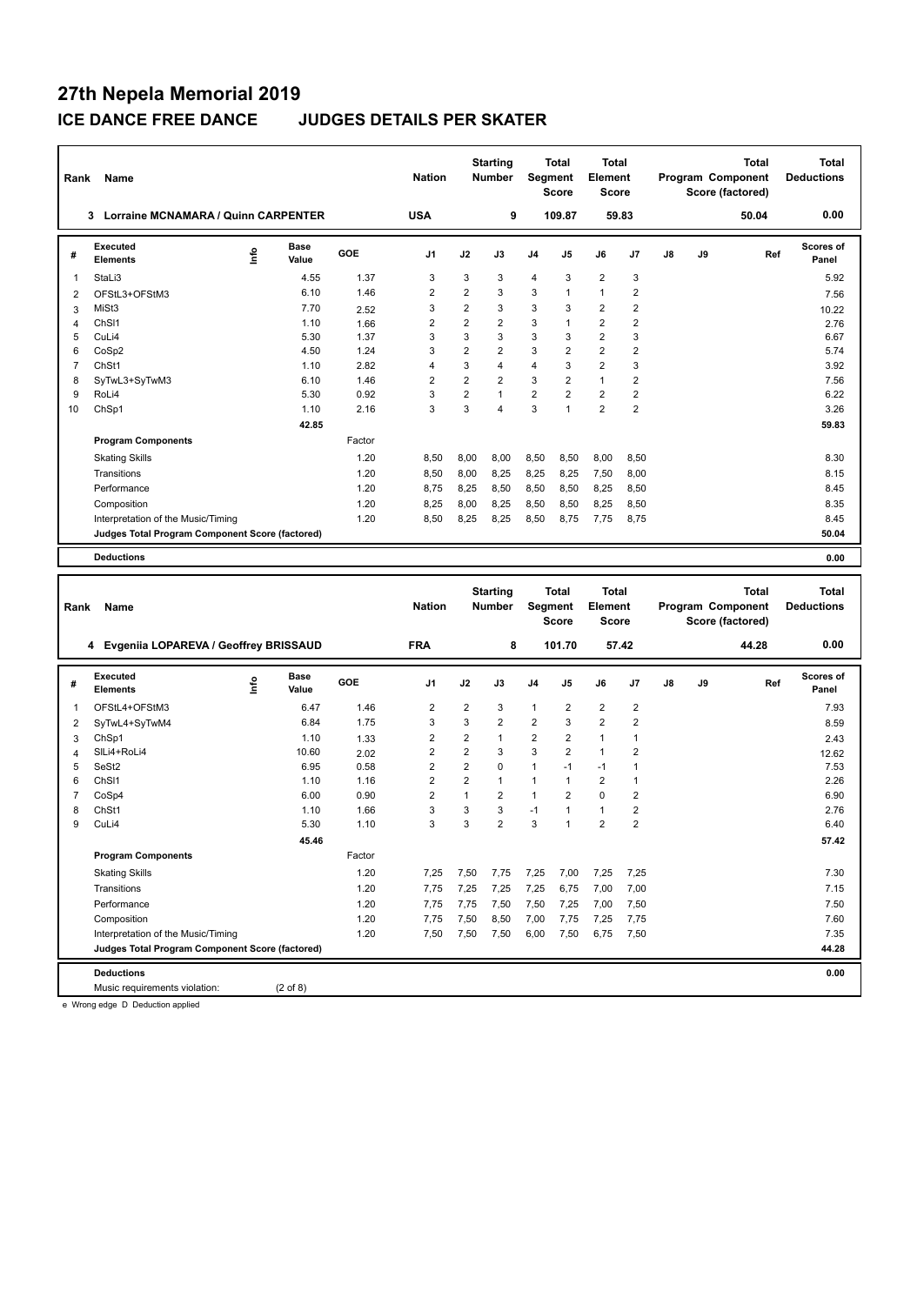| Rank           | Name                                            |      |                      |            | <b>Nation</b>  |                | <b>Starting</b><br><b>Number</b> | Segment        | <b>Total</b><br><b>Score</b> | <b>Total</b><br>Element<br><b>Score</b> |                |    | Program Component<br>Score (factored) | <b>Total</b> | <b>Total</b><br><b>Deductions</b> |
|----------------|-------------------------------------------------|------|----------------------|------------|----------------|----------------|----------------------------------|----------------|------------------------------|-----------------------------------------|----------------|----|---------------------------------------|--------------|-----------------------------------|
|                | Betina POPOVA / Sergey MOZGOV<br>5.             |      |                      |            | <b>RUS</b>     |                | 13                               |                | 100.82                       |                                         | 55.36          |    |                                       | 47.46        | $-2.00$                           |
| #              | <b>Executed</b><br><b>Elements</b>              | ۴ů   | <b>Base</b><br>Value | GOE        | J <sub>1</sub> | J2             | J3                               | J <sub>4</sub> | J5                           | J6                                      | J <sub>7</sub> | J8 | J9                                    | Ref          | Scores of<br>Panel                |
| 1              | OFStL1+OFStM3                                   |      | 5.47                 | 1.89       | 3              | 3              | 3                                | $\overline{2}$ | $\overline{2}$               | $\overline{2}$                          | 3              |    |                                       |              | 7.36                              |
| 2              | SyTwL3+SyTwM2                                   |      | 5.72                 | $-1.16$    | $-1$           | $-2$           | $-1$                             | $-1$           | $-2$                         | $-2$                                    | $-2$           |    |                                       |              | 4.56                              |
| 3              | CuLi4+CuLi4                                     |      | 10.60                | 2.38       | 4              | 3              | 3                                | $\overline{2}$ | $\overline{2}$               | $\overline{2}$                          | 3              |    |                                       |              | 12.98                             |
| $\overline{4}$ | CoSp4                                           |      | 6.00                 | 1.02       | $\overline{2}$ | $\overline{2}$ | $\mathbf{1}$                     | $\overline{2}$ | 1                            | $\overline{2}$                          | $\overline{2}$ |    |                                       |              | 7.02                              |
| 5              | ChSt1                                           |      | 1.10                 | 2.32       | 4              | 3              | $\mathbf{1}$                     | 3              | $\overline{2}$               | 3                                       | 3              |    |                                       |              | 3.42                              |
| 6              | DiSt <sub>2</sub>                               |      | 6.95                 | 1.75       | $\overline{2}$ | $\overline{2}$ | $\overline{2}$                   | $\overline{2}$ | $\Omega$                     | $\mathbf{1}$                            | $\overline{2}$ |    |                                       |              | 8.70                              |
| $\overline{7}$ | RoLi4                                           |      | 5.30                 | 0.83       | 3              | $\overline{2}$ | $\mathbf{1}$                     | $\overline{2}$ | $\Omega$                     | $\overline{2}$                          | $\overline{2}$ |    |                                       |              | 6.13                              |
| 8              | ChSI1                                           |      | 1.10                 | 1.66       | 3              | 3              | $\mathbf{1}$                     | $\overline{2}$ | $\mathbf{1}$                 | $\overline{2}$                          | $\overline{2}$ |    |                                       |              | 2.76                              |
| 9              | ChLi1                                           |      | 1.10                 | 1.33       | $\overline{2}$ | $\overline{2}$ | $\mathbf{1}$                     | $\mathbf{1}$   | $\mathbf{1}$                 | $\overline{2}$                          | $\overline{2}$ |    |                                       |              | 2.43                              |
|                |                                                 |      | 43.34                |            |                |                |                                  |                |                              |                                         |                |    |                                       |              | 55.36                             |
|                | <b>Program Components</b>                       |      |                      | Factor     |                |                |                                  |                |                              |                                         |                |    |                                       |              |                                   |
|                | <b>Skating Skills</b>                           |      |                      | 1.20       | 8.25           | 8,25           | 7,50                             | 8,00           | 8,00                         | 7,75                                    | 8,25           |    |                                       |              | 8.05                              |
|                | Transitions                                     |      |                      | 1.20       | 8,00           | 8,00           | 7,50                             | 7,75           | 7,75                         | 7,50                                    | 8,25           |    |                                       |              | 7.80                              |
|                | Performance                                     |      |                      | 1.20       | 7.50           | 7,50           | 6.25                             | 7,75           | 8.00                         | 7.00                                    | 8,00           |    |                                       |              | 7.55                              |
|                | Composition                                     |      |                      | 1.20       | 8,25           | 8,25           | 8,00                             | 7,75           | 8,25                         | 8,00                                    | 8,25           |    |                                       |              | 8.15                              |
|                | Interpretation of the Music/Timing              |      |                      | 1.20       | 8,25           | 8,25           | 7,75                             | 8,00           | 7,50                         | 7,75                                    | 8,25           |    |                                       |              | 8.00                              |
|                | Judges Total Program Component Score (factored) |      |                      |            |                |                |                                  |                |                              |                                         |                |    |                                       |              | 47.46                             |
|                | <b>Deductions</b>                               |      | Falls:               | $-2.00$    |                |                |                                  |                |                              |                                         |                |    |                                       |              | $-2.00$                           |
|                |                                                 |      |                      |            |                |                |                                  |                |                              |                                         |                |    |                                       |              |                                   |
| Rank           | Name                                            |      |                      |            | <b>Nation</b>  |                | <b>Starting</b><br><b>Number</b> | Segment        | <b>Total</b><br><b>Score</b> | <b>Total</b><br>Element<br><b>Score</b> |                |    | Program Component<br>Score (factored) | <b>Total</b> | <b>Total</b><br><b>Deductions</b> |
|                | 6 Yuka ORIHARA / Juho PIRINEN                   |      |                      |            | <b>FIN</b>     |                | 11                               |                | 99.92                        |                                         | 55.64          |    |                                       | 44.28        | 0.00                              |
| #              | <b>Executed</b><br><b>Elements</b>              | ١nf٥ | <b>Base</b><br>Value | <b>GOE</b> | J1             | J2             | J3                               | J4             | J5                           | J6                                      | J <sub>7</sub> | J8 | J9                                    | Ref          | <b>Scores of</b><br>Panel         |
| 1              | SyTwL4+SyTwM4                                   |      | 6.84                 | 1.60       | $\overline{2}$ | $\overline{2}$ | 3                                | $\overline{2}$ | $\mathbf{1}$                 | 3                                       | $\overline{2}$ |    |                                       |              | 8.44                              |

**Deductions 0.00**

| 2  | CuLi3                                           | 4.55  | 1.01   | 2    | $\overline{2}$ | $\overline{2}$ | 3              | 2    | 3              | $\overline{2}$ | 5.56  |
|----|-------------------------------------------------|-------|--------|------|----------------|----------------|----------------|------|----------------|----------------|-------|
| 3  | OFStL2+OFStM2                                   | 5.34  | 1.31   |      | $\overline{2}$ | 2              | 3              | 0    | $\overline{2}$ | 2              | 6.65  |
| 4  | CoSp4                                           | 6.00  | 1.35   | 2    | $\overline{2}$ | 3              | 3              |      | $\overline{2}$ | 3              | 7.35  |
| 5  | ChSp1                                           | 1.10  | 1.00   |      | 1              |                | 2              | 0    |                | $\overline{2}$ | 2.10  |
| 6  | SILi4                                           | 5.30  | 0.74   |      | 2              | 2              | 2              |      |                | 2              | 6.04  |
|    | DiSt <sub>2</sub>                               | 6.95  | 1.75   | 2    | 2              | 2              |                | 0    | $\overline{2}$ | 3              | 8.70  |
| 8  | RoLi4                                           | 5.30  | 0.64   | 2    | 2              | $\overline{2}$ | 2              | 0    |                | 0              | 5.94  |
| 9  | ChL <sub>i1</sub>                               | 1.10  | 1.00   |      | 1              | $\overline{2}$ | $\overline{2}$ |      |                |                | 2.10  |
| 10 | ChSt1                                           | 1.10  | 1.66   |      | 2              | 3              | $\overline{2}$ |      | 3              | 2              | 2.76  |
|    |                                                 | 43.58 |        |      |                |                |                |      |                |                | 55.64 |
|    | <b>Program Components</b>                       |       | Factor |      |                |                |                |      |                |                |       |
|    | <b>Skating Skills</b>                           |       | 1.20   | 7,50 | 7,50           | 7,50           | 7,25           | 7,00 | 8,00           | 7,75           | 7.50  |
|    | Transitions                                     |       | 1.20   | 7,25 | 7,25           | 7,25           | 7,00           | 6,50 | 7,75           | 7,25           | 7.20  |
|    | Performance                                     |       | 1.20   | 7,50 | 7,50           | 7,50           | 7,25           | 6,75 | 8,50           | 7,50           | 7.45  |
|    | Composition                                     |       | 1.20   | 7,50 | 7,50           | 7,50           | 7,00           | 7,50 | 8,00           | 7,25           | 7.45  |
|    | Interpretation of the Music/Timing              |       | 1.20   | 7,25 | 7,25           | 7,25           | 7,25           | 7,00 | 8,00           | 7,50           | 7.30  |
|    | Judges Total Program Component Score (factored) |       |        |      |                |                |                |      |                |                | 44.28 |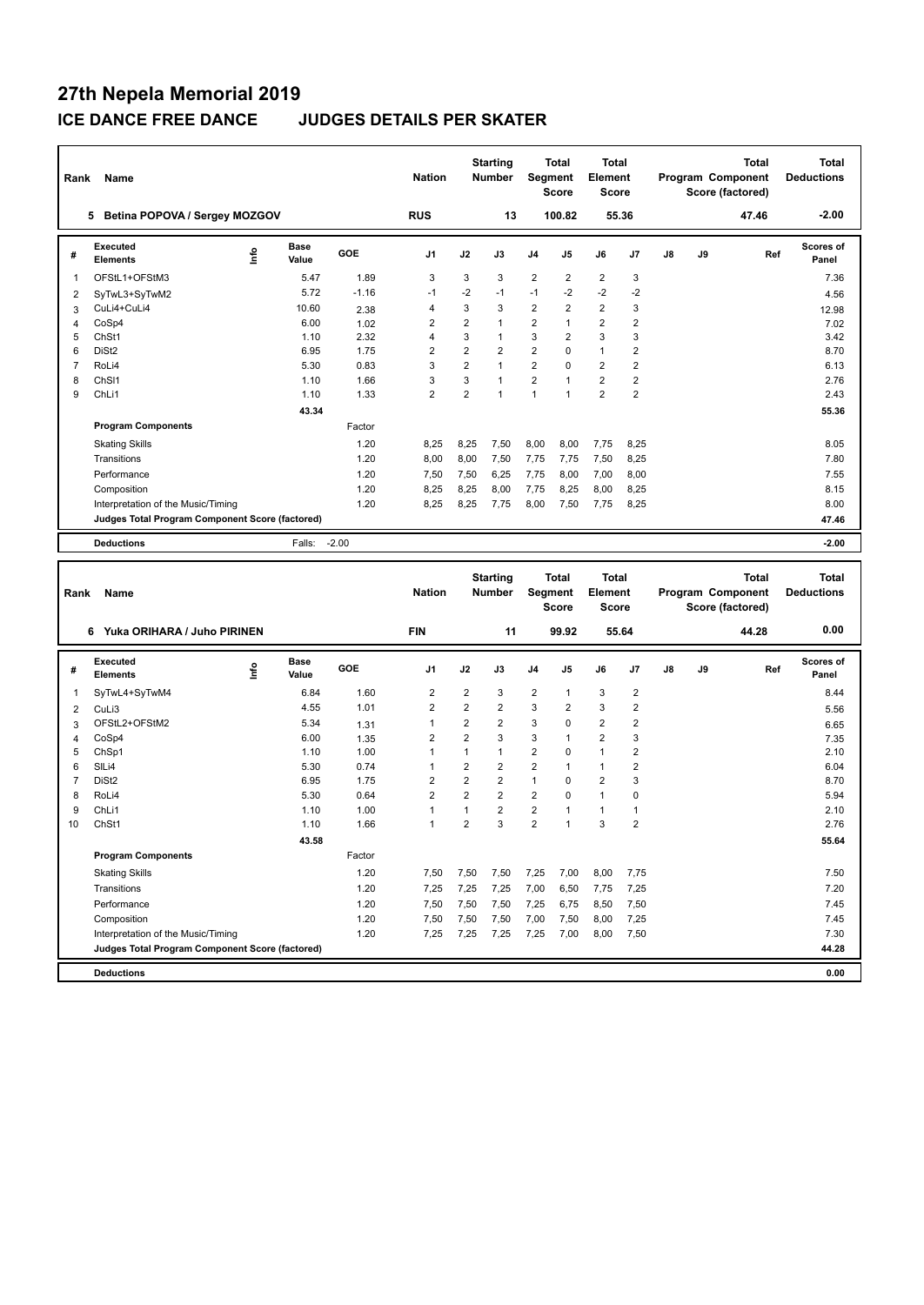| Rank           | Name                                                                 |                          |                       |            | <b>Nation</b>           |                | <b>Starting</b><br><b>Number</b> |                | Total<br><b>Segment</b><br><b>Score</b> | Total<br><b>Element</b><br>Score |                         |    |    | Program Component<br>Score (factored) | <b>Total</b> | <b>Total</b><br><b>Deductions</b> |
|----------------|----------------------------------------------------------------------|--------------------------|-----------------------|------------|-------------------------|----------------|----------------------------------|----------------|-----------------------------------------|----------------------------------|-------------------------|----|----|---------------------------------------|--------------|-----------------------------------|
|                | 7 Sofia EVDOKIMOVA / Egor BAZIN                                      |                          |                       |            | <b>RUS</b>              |                | 6                                |                | 98.31                                   |                                  | 52.65                   |    |    |                                       | 45.66        | 0.00                              |
| #              | Executed<br><b>Elements</b>                                          | $\mathop{\mathsf{Info}}$ | <b>Base</b><br>Value  | <b>GOE</b> | J1                      | J2             | J3                               | J4             | J5                                      | J6                               | J7                      | J8 | J9 |                                       | Ref          | <b>Scores of</b><br>Panel         |
| 1              | ChSp1                                                                |                          | 1.10                  | 1.83       | 3                       | 3              | 3                                | 3              | 1                                       | $\mathbf{1}$                     | 1                       |    |    |                                       |              | 2.93                              |
| $\overline{2}$ | CiSt <sub>2</sub>                                                    |                          | 6.95                  | 1.94       | $\overline{\mathbf{c}}$ | $\overline{2}$ | $\boldsymbol{2}$                 | $\overline{c}$ | 1                                       | $\boldsymbol{2}$                 | $\overline{\mathbf{c}}$ |    |    |                                       |              | 8.89                              |
| 3              | SyTwL4+SyTwM3                                                        |                          | 6.47                  | 1.60       | $\overline{2}$          | $\overline{2}$ | $\overline{2}$                   | $\overline{2}$ | 3                                       | $\overline{2}$                   | 3                       |    |    |                                       |              | 8.07                              |
| 4              | SILi4                                                                |                          | 5.30                  | 1.28       | $\mathbf{1}$            | 4              | $\overline{2}$                   | 4              | $\overline{\mathbf{c}}$                 | 3                                | 3                       |    |    |                                       |              | 6.58                              |
| 5              | CuLi3                                                                |                          | 4.55                  | 1.28       | 3                       | 3              | 3                                | 3              | 2                                       | $\overline{2}$                   | 3                       |    |    |                                       |              | 5.83                              |
| 6              | CoSp4                                                                |                          | 6.00                  | 1.24       | 2                       | 3              | $\overline{2}$                   | 3              | 2                                       | $\mathbf{1}$                     | $\overline{2}$          |    |    |                                       |              | 7.24                              |
| $\overline{7}$ | RoLi4                                                                |                          | 5.30                  | 1.37       | 3                       | 3              | 3                                | 3              | 3                                       | $\overline{2}$                   | 3                       |    |    |                                       |              | 6.67                              |
| 8              | OFStLB+OFStM1                                                        |                          | 3.22                  | $-0.97$    | $-1$                    | $-1$           | $-3$                             | $-4$           | $-1$                                    | $-2$                             | $-3$                    |    |    |                                       |              | 2.25                              |
| 9              | ChSt1                                                                |                          | 1.10                  | 1.16       | 3                       | $\mathbf{1}$   | $\mathbf{1}$                     | 1              | 1                                       | $\mathbf 2$                      | $\overline{\mathbf{c}}$ |    |    |                                       |              | 2.26                              |
| 10             | ChS <sub>11</sub>                                                    |                          | 1.10                  | 0.83       | 1                       | 0              | $-1$                             | $\overline{2}$ | $\overline{2}$                          | $\mathbf{1}$                     | $\mathbf{1}$            |    |    |                                       |              | 1.93                              |
|                |                                                                      |                          | 41.09                 |            |                         |                |                                  |                |                                         |                                  |                         |    |    |                                       |              | 52.65                             |
|                | <b>Program Components</b>                                            |                          |                       | Factor     |                         |                |                                  |                |                                         |                                  |                         |    |    |                                       |              |                                   |
|                | <b>Skating Skills</b>                                                |                          |                       | 1.20       | 7,50                    | 8,00           | 7,50                             | 7,50           | 7,75                                    | 7,75                             | 8,00                    |    |    |                                       |              | 7.70                              |
|                | Transitions                                                          |                          |                       | 1.20       | 7,50                    | 7,75           | 7,25                             | 7,25           | 7,75                                    | 7,25                             | 7,75                    |    |    |                                       |              | 7.50                              |
|                | Performance                                                          |                          |                       | 1.20       | 7,75                    | 7,75           | 6,75                             | 7,50           | 7,50                                    | 7,00                             | 7,50                    |    |    |                                       |              | 7.45                              |
|                | Composition                                                          |                          |                       | 1.20       | 7,25                    | 8,00           | 7,50                             | 7,50           | 8,00                                    | 7,25                             | 8,00                    |    |    |                                       |              | 7.65                              |
|                | Interpretation of the Music/Timing                                   |                          |                       | 1.20       | 7,75                    | 8,00           | 7,50                             | 7,50           | 8,00                                    | 7,50                             | 8,00                    |    |    |                                       |              | 7.75                              |
|                | Judges Total Program Component Score (factored)                      |                          |                       |            |                         |                |                                  |                |                                         |                                  |                         |    |    |                                       |              | 45.66                             |
|                | <b>Deductions</b>                                                    |                          |                       |            |                         |                |                                  |                |                                         |                                  |                         |    |    |                                       |              | 0.00                              |
|                |                                                                      |                          |                       |            |                         |                |                                  |                |                                         |                                  |                         |    |    |                                       |              |                                   |
|                |                                                                      |                          |                       |            |                         |                |                                  |                |                                         |                                  |                         |    |    |                                       |              |                                   |
|                |                                                                      |                          |                       |            |                         |                |                                  |                |                                         |                                  |                         |    |    |                                       |              |                                   |
|                |                                                                      |                          |                       |            |                         |                | <b>Starting</b>                  |                | <b>Total</b>                            | <b>Total</b>                     |                         |    |    |                                       | <b>Total</b> | <b>Total</b>                      |
| Rank           | Name                                                                 |                          |                       |            | <b>Nation</b>           |                | <b>Number</b>                    |                | Segment                                 | <b>Element</b>                   |                         |    |    | Program Component                     |              | <b>Deductions</b>                 |
|                |                                                                      |                          |                       |            |                         |                |                                  |                | <b>Score</b>                            | Score                            |                         |    |    | Score (factored)                      |              |                                   |
|                | 8 Katharina MUELLER / Tim DIECK                                      |                          |                       |            | <b>GER</b>              |                | 5                                |                | 93.78                                   |                                  | 50.32                   |    |    | 44.46                                 |              | $-1.00$                           |
| #              | Executed<br><b>Elements</b>                                          | ١nf٥                     | Base<br>Value         | <b>GOE</b> | J1                      | J2             | J3                               | J4             | J5                                      | J6                               | J7                      | J8 | J9 |                                       | Ref          | <b>Scores of</b><br>Panel         |
| 1              | CoSp4                                                                |                          | 6.00                  | 1.35       | $\overline{2}$          | 3              | 2                                | 3              | $\overline{2}$                          | 3                                | $\overline{\mathbf{c}}$ |    |    |                                       |              | 7.35                              |
|                | SILi4                                                                |                          | 5.30                  | 1.19       | 3                       | $\overline{2}$ | 3                                | $\overline{2}$ | $\overline{2}$                          | 3                                | 3                       |    |    |                                       |              |                                   |
| 2<br>3         | SyTwL4+SyTwM4                                                        |                          | 6.84                  | 2.04       | 3                       | 3              | $\overline{2}$                   | $\overline{2}$ | 3                                       | 3                                | 3                       |    |    |                                       |              | 6.49                              |
| 4              | OFStL1+OFStM1                                                        |                          | 4.84                  | 0.87       | 1                       | $\mathbf{1}$   | $\overline{2}$                   | $\overline{2}$ | 0                                       | $\mathbf{1}$                     | 1                       |    |    |                                       |              | 8.88<br>5.71                      |
| 5              | CuLi3+StaLi1                                                         | $\,$                     | 7.60                  | 2.20       | $\overline{2}$          | $\overline{2}$ | $\overline{2}$                   | 3              | $\overline{2}$                          | 3                                | 3                       |    |    |                                       |              | 9.80                              |
| 6              | DiSt1                                                                |                          | 6.45                  | 0.78       | $\overline{2}$          | 2              | $\mathbf 0$                      | 1              | 0                                       | $\mathbf 0$                      | 1                       |    |    |                                       |              | 7.23                              |
| 7              | ChS <sub>11</sub>                                                    |                          | 1.10                  | 1.00       | $\mathbf{1}$            | 3              | $\mathbf{1}$                     | 0              | $\overline{\mathbf{c}}$                 | $\mathbf{1}$                     | 1                       |    |    |                                       |              | 2.10                              |
| 8              | ChSt1                                                                |                          | 1.10                  | 1.66       | 3                       | 4              | $\mathbf{1}$                     | $\mathbf{1}$   | 2                                       | $\overline{2}$                   | $\overline{2}$          |    |    |                                       |              | 2.76                              |
| 9              | ChLi                                                                 |                          | 0.00                  | 0.00       |                         | ÷              |                                  |                |                                         | $\ddot{\phantom{1}}$             |                         |    |    |                                       |              | 0.00                              |
|                |                                                                      |                          | 39.23                 |            |                         |                |                                  |                |                                         |                                  |                         |    |    |                                       |              | 50.32                             |
|                | <b>Program Components</b>                                            |                          |                       | Factor     |                         |                |                                  |                |                                         |                                  |                         |    |    |                                       |              |                                   |
|                |                                                                      |                          |                       | 1.20       |                         |                |                                  |                |                                         |                                  |                         |    |    |                                       |              | 7.40                              |
|                | <b>Skating Skills</b>                                                |                          |                       |            | 7,50                    | 7,75           | 7,00                             | 6,50           | 7,00                                    | 7,75                             | 7,75                    |    |    |                                       |              |                                   |
|                | Transitions                                                          |                          |                       | 1.20       | 7,50                    | 7,75           | 6,25                             | 6,25           | 6,50                                    | 7,50                             | 7,50                    |    |    |                                       |              | 7.05                              |
|                | Performance                                                          |                          |                       | 1.20       | 7,75                    | 8,00           | 7,50                             | 6,50           | 7,00                                    | 8,00                             | 8,00                    |    |    |                                       |              | 7.65                              |
|                | Composition                                                          |                          |                       | 1.20       | 7,25                    | 8,00           | 6,25                             | 7,00           | 7,25                                    | 8,25                             | 7,75                    |    |    |                                       |              | 7.45                              |
|                | Interpretation of the Music/Timing                                   |                          |                       | 1.20       | 7,75                    | 8,00           | 7,25                             | 6,75           | 6,75                                    | 7,75                             | 8,25                    |    |    |                                       |              | 7.50                              |
|                | Judges Total Program Component Score (factored)<br><b>Deductions</b> |                          | Extended lifts: -1.00 |            |                         |                |                                  |                |                                         |                                  |                         |    |    |                                       |              | 44.46<br>$-1.00$                  |

> Extended Dance Lift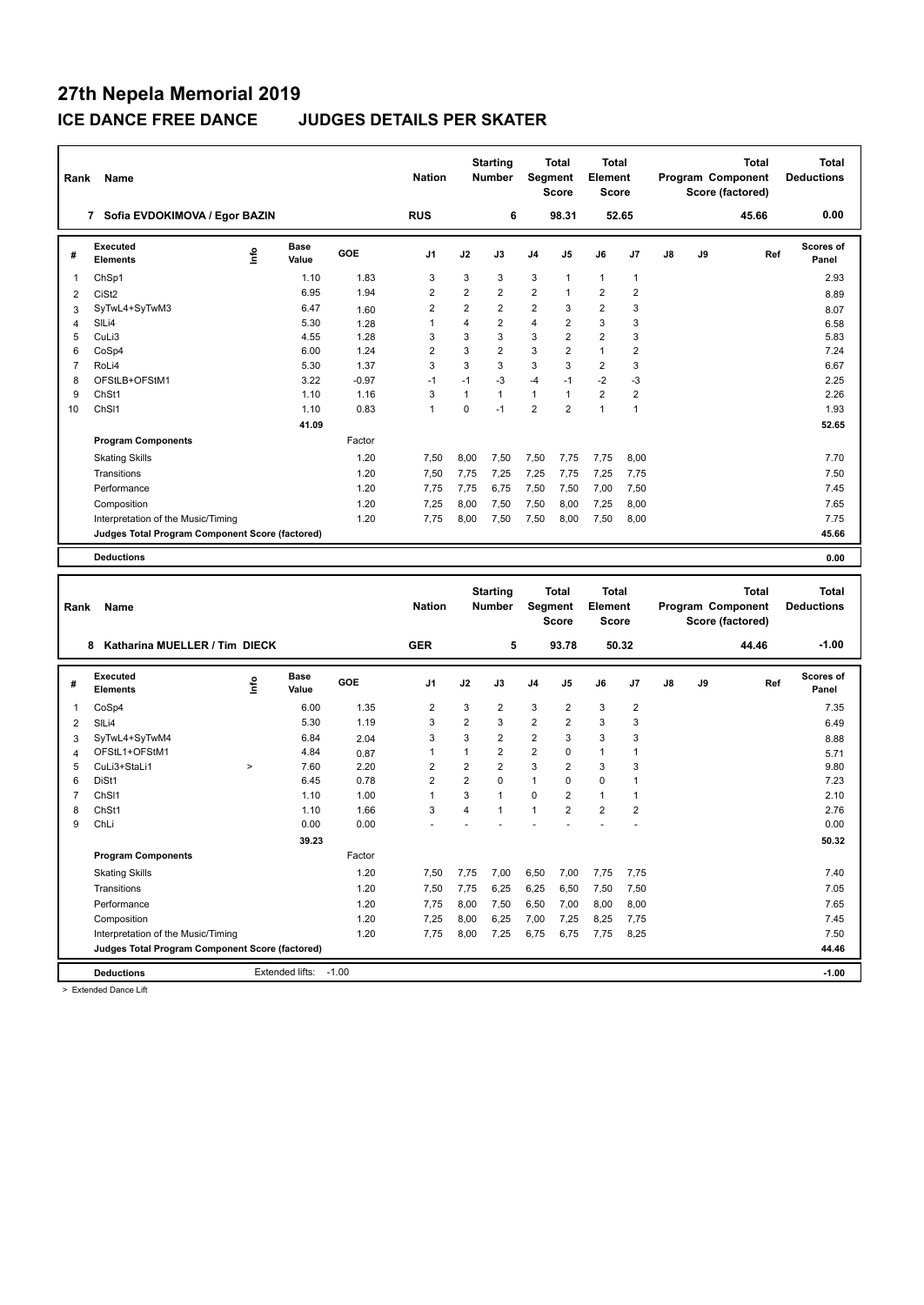| Rank           | Name                                            |      |                       |                 | <b>Nation</b>                  |                                | <b>Starting</b><br><b>Number</b> |                         | <b>Total</b><br>Segment<br>Score | <b>Total</b><br>Element<br><b>Score</b> |                                |    |    | Program Component<br>Score (factored) | Total        | <b>Total</b><br><b>Deductions</b> |
|----------------|-------------------------------------------------|------|-----------------------|-----------------|--------------------------------|--------------------------------|----------------------------------|-------------------------|----------------------------------|-----------------------------------------|--------------------------------|----|----|---------------------------------------|--------------|-----------------------------------|
|                | 9 Yura MIN / Daniel EATON                       |      |                       |                 | <b>KOR</b>                     |                                | 7                                |                         | 93.57                            |                                         | 49.95                          |    |    |                                       | 43.62        | 0.00                              |
| #              | Executed<br><b>Elements</b>                     | ۴o   | <b>Base</b><br>Value  | GOE             | J1                             | J2                             | J3                               | J4                      | J5                               | J6                                      | J7                             | J8 | J9 |                                       | Ref          | Scores of<br>Panel                |
| 1              | StaLi4                                          |      | 5.30                  | 1.19            | 3                              | 3                              | 3                                | $\overline{\mathbf{c}}$ | 3                                | $\overline{2}$                          | 1                              |    |    |                                       |              | 6.49                              |
| 2              | CiSt <sub>2</sub>                               |      | 6.95                  | 1.16            | $\overline{2}$                 | 1                              | $\mathbf{1}$                     | 1                       | 1                                | $\mathbf{1}$                            | $\overline{2}$                 |    |    |                                       |              | 8.11                              |
| 3              | OFStL2+OFStMB                                   |      | 3.47                  | 0.58            | $\mathbf{1}$                   | $\mathbf{1}$                   | $\overline{2}$                   | $\mathbf 0$             | 1                                | $\mathbf{1}$                            | $\overline{\mathbf{c}}$        |    |    |                                       |              | 4.05                              |
| 4              | ChS <sub>11</sub>                               |      | 1.10                  | 1.49            | 3                              | 3                              | $-1$                             | $\mathbf{1}$            | $\mathbf{1}$                     | $\overline{2}$                          | $\overline{2}$                 |    |    |                                       |              | 2.59                              |
| 5<br>6         | CoSp1                                           |      | 3.75<br>6.84          | $-0.23$<br>1.46 | 1<br>$\overline{2}$            | $\mathbf{1}$<br>$\overline{2}$ | $\mathbf 0$<br>$\overline{2}$    | $-2$<br>$\overline{2}$  | -2<br>3                          | $\mathbf{1}$<br>$\overline{2}$          | -3<br>$\overline{2}$           |    |    |                                       |              | 3.52<br>8.30                      |
| $\overline{7}$ | SyTwL4+SyTwM4<br>ChSt1                          |      | 1.10                  | 1.00            | $\overline{2}$                 | $\mathbf{1}$                   | $\overline{1}$                   | $\mathbf{1}$            | $\mathbf{1}$                     | $\overline{2}$                          | $\mathbf{1}$                   |    |    |                                       |              | 2.10                              |
| 8              | RoLi4                                           |      | 5.30                  | 0.83            | $\overline{2}$                 | $\overline{2}$                 | $\overline{2}$                   | $\mathbf{1}$            | 1                                | $\overline{2}$                          | $\overline{\mathbf{c}}$        |    |    |                                       |              | 6.13                              |
| 9              | CuLi4                                           |      | 5.30                  | 1.10            | 3                              | $\overline{2}$                 | $\overline{2}$                   | 3                       | 2                                | $\overline{2}$                          | 3                              |    |    |                                       |              | 6.40                              |
| 10             | ChSp1                                           |      | 1.10                  | 1.16            | $\overline{2}$                 | 3                              | $\mathbf{1}$                     | $\mathbf{1}$            | $-1$                             | $\overline{1}$                          | $\overline{2}$                 |    |    |                                       |              | 2.26                              |
|                |                                                 |      | 40.21                 |                 |                                |                                |                                  |                         |                                  |                                         |                                |    |    |                                       |              | 49.95                             |
|                | <b>Program Components</b>                       |      |                       | Factor          |                                |                                |                                  |                         |                                  |                                         |                                |    |    |                                       |              |                                   |
|                | <b>Skating Skills</b>                           |      |                       | 1.20            | 7,50                           | 7,25                           | 6,75                             | 6,25                    | 7,00                             | 7,50                                    | 7,50                           |    |    |                                       |              | 7.20                              |
|                | Transitions                                     |      |                       | 1.20            | 7,50                           | 7,25                           | 6,75                             | 6,25                    | 7,00                             | 7,50                                    | 7,00                           |    |    |                                       |              | 7.10                              |
|                | Performance                                     |      |                       | 1.20            | 7,75                           | 7,50                           | 7,25                             | 6,25                    | 7,50                             | 7,25                                    | 7,25                           |    |    |                                       |              | 7.35                              |
|                | Composition                                     |      |                       | 1.20            | 7,50                           | 7,50                           | 7,25                             | 6,50                    | 7,25                             | 7,75                                    | 7,50                           |    |    |                                       |              | 7.40                              |
|                | Interpretation of the Music/Timing              |      |                       | 1.20            | 7,25                           | 7,25                           | 7,25                             | 6,50                    | 7,25                             | 7,50                                    | 7,75                           |    |    |                                       |              | 7.30                              |
|                | Judges Total Program Component Score (factored) |      |                       |                 |                                |                                |                                  |                         |                                  |                                         |                                |    |    |                                       |              | 43.62                             |
|                | <b>Deductions</b>                               |      |                       |                 |                                |                                |                                  |                         |                                  |                                         |                                |    |    |                                       |              | 0.00                              |
|                |                                                 |      |                       |                 |                                |                                |                                  |                         |                                  |                                         |                                |    |    |                                       |              |                                   |
|                |                                                 |      |                       |                 |                                |                                |                                  |                         |                                  |                                         |                                |    |    |                                       |              |                                   |
| Rank           | Name                                            |      |                       |                 | <b>Nation</b>                  |                                | <b>Starting</b><br><b>Number</b> |                         | <b>Total</b><br>Segment<br>Score | <b>Total</b><br>Element<br>Score        |                                |    |    | Program Component<br>Score (factored) | <b>Total</b> | <b>Total</b><br><b>Deductions</b> |
|                | Natacha LAGOUGE / Arnaud CAFFA<br>10            |      |                       |                 | <b>FRA</b>                     |                                | 4                                |                         | 84.53                            |                                         | 50.13                          |    |    |                                       | 35.40        | $-1.00$                           |
|                | Executed                                        |      | Base                  |                 |                                |                                |                                  |                         |                                  |                                         |                                |    |    |                                       |              | Scores of                         |
| #              | <b>Elements</b>                                 | ۴ů   | Value                 | GOE             | J1                             | J2                             | J3                               | J4                      | J5                               | J6                                      | J7                             | J8 | J9 |                                       | Ref          | Panel                             |
| 1              | SyTwL4+SyTwM3                                   |      | 6.47                  | 0.72            | $\mathbf{1}$                   | 0                              | $\overline{2}$                   | $\overline{2}$          | 0                                | $\mathbf{1}$                            | $\mathbf{1}$                   |    |    |                                       |              | 7.19                              |
| $\overline{2}$ | DiSt1                                           |      | 6.45                  | 1.16            | 1                              | $\mathbf{1}$                   | $\mathbf{1}$                     | $\overline{2}$          | $\mathbf{1}$                     | $\overline{1}$                          | $\overline{2}$                 |    |    |                                       |              | 7.61                              |
| 3              | OFStL2+OFStM1                                   |      | 5.09                  | 0.58            | $\mathbf 0$                    | 0                              | $\overline{1}$                   | $\mathbf{1}$            | 1                                | $\mathbf{1}$                            | $\mathbf{1}$                   |    |    |                                       |              | 5.67                              |
| 4              | CuLi4                                           |      | 5.30                  | 0.46            | $\overline{2}$                 | $\overline{2}$                 | $\mathbf{1}$                     | $-1$                    | $-1$                             | $\overline{1}$                          | $\overline{2}$                 |    |    |                                       |              | 5.76                              |
| 5              | ChSp1                                           |      | 1.10                  | 1.66            | 3                              | $\overline{2}$                 | $\overline{2}$                   | $\overline{2}$          | 1                                | $\overline{2}$                          | $\overline{\mathbf{c}}$        |    |    |                                       |              | 2.76                              |
| 6              | Sp4                                             |      | 6.00                  | 1.13            | $\overline{\mathbf{c}}$        | $\overline{2}$<br>1            | $\overline{2}$                   | $\boldsymbol{2}$        | 1                                | $\overline{2}$                          | $\overline{\mathbf{c}}$        |    |    |                                       |              | 7.13                              |
| 7<br>8         | RoLi2<br>ChSt1                                  | $\,$ | 3.80<br>1.10          | 0.46<br>0.17    | $\mathbf{1}$<br>$\overline{2}$ | 0                              | $\mathbf{1}$<br>$\mathbf 0$      | 1<br>$\mathbf 0$        | 0<br>$-1$                        | $\mathbf{1}$<br>$\mathbf 0$             | $\overline{2}$<br>$\mathbf{1}$ |    |    |                                       |              | 4.26<br>1.27                      |
| 9              | ChS <sub>11</sub>                               |      | 1.10                  | 1.16            | $\overline{2}$                 | $\mathbf{1}$                   | $\overline{2}$                   | $\mathbf{1}$            | $\overline{2}$                   | $\mathbf 0$                             | $\mathbf{1}$                   |    |    |                                       |              | 2.26                              |
| 10             | StaLi4                                          |      | 5.30                  | 0.92            | 3                              | $\mathfrak{p}$                 | $\mathfrak{p}$                   | $\mathbf{1}$            | $\mathfrak{p}$                   | $\mathfrak{p}$                          | $\mathfrak{p}$                 |    |    |                                       |              | 6.22                              |
|                |                                                 |      | 41.71                 |                 |                                |                                |                                  |                         |                                  |                                         |                                |    |    |                                       |              | 50.13                             |
|                | <b>Program Components</b>                       |      |                       | Factor          |                                |                                |                                  |                         |                                  |                                         |                                |    |    |                                       |              |                                   |
|                | <b>Skating Skills</b>                           |      |                       | 1.20            | 6,50                           | 6,75                           | 5,75                             | 5,50                    | 5,75                             | 5,50                                    | 5,50                           |    |    |                                       |              | 5.80                              |
|                | Transitions                                     |      |                       | 1.20            | 6,25                           | 6,75                           | 6,25                             | 5,25                    | 5,00                             | 4,75                                    | 5,50                           |    |    |                                       |              | 5.65                              |
|                | Performance                                     |      |                       | 1.20            | 7,00                           | 7,00                           | 5,75                             | 5,50                    | 5,75                             | 5,00                                    | 5,75                           |    |    |                                       |              | 5.95                              |
|                | Composition                                     |      |                       | 1.20            | 6,50                           | 7,00                           | 6,25                             | 5,75                    | 6,00                             | 5,25                                    | 5,75                           |    |    |                                       |              | 6.05                              |
|                | Interpretation of the Music/Timing              |      |                       | 1.20            | 6,50                           | 6,75                           | 6,50                             | 5,50                    | 5,75                             | 5,25                                    | 6,00                           |    |    |                                       |              | 6.05                              |
|                | Judges Total Program Component Score (factored) |      |                       |                 |                                |                                |                                  |                         |                                  |                                         |                                |    |    |                                       |              | 35.40                             |
|                | <b>Deductions</b>                               |      | Extended lifts: -1.00 |                 |                                |                                |                                  |                         |                                  |                                         |                                |    |    |                                       |              | $-1.00$                           |

> Extended Dance Lift D Deduction applied